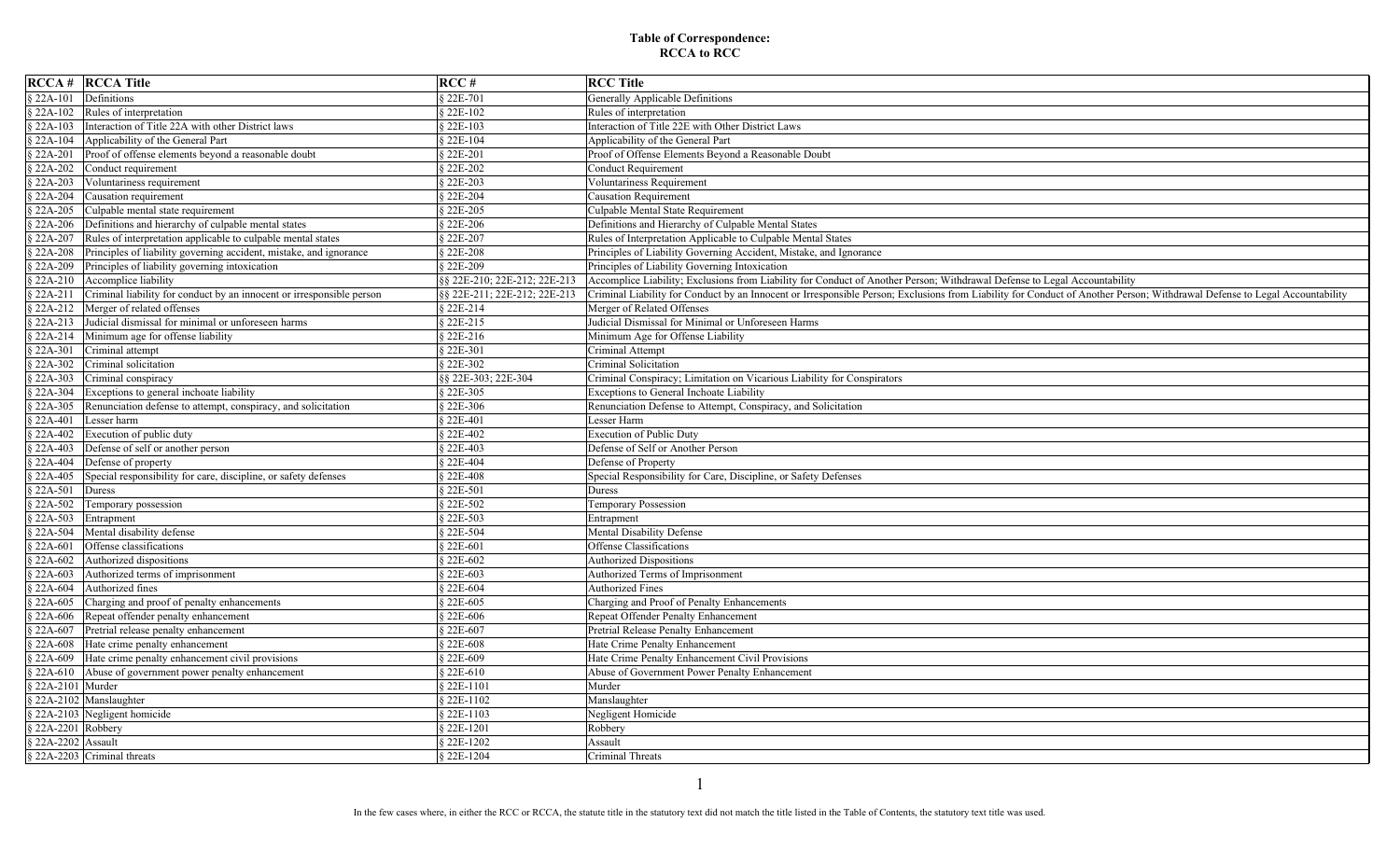| <b>RCCA # RCCA Title</b>                                                                         | RCC#        | <b>RCC Title</b>                                                            |
|--------------------------------------------------------------------------------------------------|-------------|-----------------------------------------------------------------------------|
| 22A-2204 Offensive physical contact                                                              | § 22E-1205  | <b>Offensive Physical Contact</b>                                           |
| $$22A-2301$ Sexual assault                                                                       | § 22E-1301  | Sexual Assault                                                              |
| $\frac{3}{22A-2302}$ Sexual abuse of a minor                                                     | 322E-1302   | Sexual Abuse of a Minor                                                     |
| $\frac{1}{22A-2303}$ Sexual abuse by exploitation                                                | § 22E-1303  | Sexual Abuse by Exploitation                                                |
| 22A-2304 Sexually suggestive conduct with a minor                                                | 322E-1304   | Sexually Suggestive Conduct with a Minor                                    |
| 22A-2305 Enticing a minor into sexual conduct                                                    | § 22E-1305  | Enticing a Minor into Sexual Conduct                                        |
| $\frac{1}{22A-2306}$ Arranging for sexual conduct with a minor or person incapable of consenting | § 22E-1306  | Arranging for Sexual Conduct with a Minor or Person Incapable of Consenting |
| 22A-2307 Nonconsensual sexual conduct                                                            | 22E-1307    | Nonconsensual Sexual Conduct                                                |
| $22A-2308$ Incest                                                                                | § 22E-1308  | Incest                                                                      |
| $\frac{1}{2}$ 22A-2309 Civil provisions on the duty to report a sex crime                        | 22E-1309    | Civil Provisions on the Duty to Report a Sex Crime                          |
| 22A-2310 Admission of evidence in sexual assault and related cases                               | 22E-1310    | Admission of Evidence in Sexual Assault and Related Cases                   |
| 22A-2401 Kidnapping                                                                              | $22E-1401$  | Kidnapping                                                                  |
| 22A-2402 Criminal restraint                                                                      | § 22E-1402  | Criminal Restraint                                                          |
| $$22A-2403$ Blackmail                                                                            | 22E-1403    | Blackmail                                                                   |
| 22A-2501 Criminal abuse of a minor                                                               | $$22E-1501$ | Criminal Abuse of a Minor                                                   |
| 22A-2502 Criminal neglect of a minor                                                             | 22E-1502    | Criminal Neglect of a Minor                                                 |
| 22A-2503 Criminal abuse of a vulnerable adult or elderly person                                  | § 22E-1503  | Criminal Abuse of a Vulnerable Adult or Elderly Person                      |
| 22A-2504 Criminal neglect of a vulnerable adult or elderly person                                | § 22E-1504  | Criminal Neglect of a Vulnerable Adult or Elderly Person                    |
| 22A-2601 Forced labor                                                                            | 22E-1601    | Forced Labor                                                                |
| 22A-2602 Forced commercial sex                                                                   | 22E-1602    | Forced Commercial Sex                                                       |
| 22A-2603 Trafficking in labor                                                                    | 22E-1603    | Trafficking in Labor                                                        |
| $\frac{1}{2}$ 22A-2604 Trafficking in forced commercial sex                                      | 22E-1604    | Trafficking in Forced Commercial Sex                                        |
| 22A-2605 Sex trafficking of a minor or adult incapable of consenting                             | 22E-1605    | Sex Trafficking of a Minor or Adult Incapable of Consenting                 |
| $\frac{1}{2}$ 22A-2606 Benefitting from human trafficking                                        | $32E-1606$  | Benefitting from Human Trafficking                                          |
| $\frac{1}{2}$ 22A-2607 Misuse of documents in furtherance of human trafficking                   | 22E-1607    | Misuse of Documents in Furtherance of Human Trafficking                     |
| $\frac{1}{2}$ 22A-2608 Commercial sex with a trafficked person                                   | 22E-1608    | Commercial Sex with a Trafficked Person                                     |
| $22A-2609$ Forfeiture                                                                            | 22E-1609    | Forfeiture                                                                  |
| $\frac{3}{22A-2610}$ Reputation or opinion evidence                                              | § 22E-1610  | Reputation or Opinion Evidence                                              |
| $22A-2611$ Civil action                                                                          | $$22E-1611$ | Civil Action                                                                |
| 22A-2612 Limitation on liability and sentencing for human trafficking offenses                   | § 22E-1612  | Limitation on Liabilities and Sentencing for Chapter 16 Offenses            |
| $\frac{3}{22A-2613}$ Civil forfeiture                                                            | 22E-1613    | Civil Forfeiture                                                            |
| $22A-2801$ Stalking                                                                              | § 22E-1801  | Stalking                                                                    |
| $22A-2802$ Electronic stalking                                                                   | § 22E-1802  | <b>Electronic Stalking</b>                                                  |
| $22A-2803$ Voyeurism                                                                             | § 22E-1803  | Voyeurism                                                                   |
| 22A-2804 Unauthorized disclosure of a sexual recording                                           | $32E-1804$  | Unauthorized Disclosure of a Sexual Recording                               |
| 22A-2805 Distribution of an obscene image                                                        | 22E-1805    | Distribution of an Obscene Image                                            |
| 22A-2806 Distribution of an obscene image to a minor                                             | 22E-1806    | Distribution of an Obscene Image to a Minor                                 |
| 22A-2807 Creating or trafficking an obscene image of a minor                                     | 22E-1807    | Creating or Trafficking an Obscene Image of a Minor                         |
| 22A-2808 Possession of an obscene image of a minor                                               | 22E-1808    | Possession of an Obscene Image of a Minor                                   |
| 22A-2809 Arranging a live sexual performance of a minor                                          | § 22E-1809  | Arranging a Live Sexual Performance of a Minor                              |
| 22A-2810 Attending or viewing a live sexual performance of a minor                               | 22E-1810    | Attending or Viewing a Live Sexual Performance of a Minor                   |
| 22A-3101 Aggregation to determine property offense grades                                        | 22E-2001    | Aggregation to Determine Property Offense Grades                            |
| 22A-3201 Theft                                                                                   | 22E-2101    | Theft                                                                       |
| 22A-3202 Unauthorized use of property.                                                           | 22E-2102    | Unauthorized Use of Property                                                |
| § 22A-3203 Unauthorized use of a motor vehicle                                                   | 22E-2103    | Unauthorized Use of a Motor Vehicle                                         |
| $$22A-3204$ Shoplifting                                                                          | 22E-2104    | Shoplifting                                                                 |
| 22A-3205 Unlawful creation or possession of a recording                                          | 22E-2105    | Unlawful Creation or Possession of a Recording                              |
| § 22A-3206 Unlawful operation of a recording device in a movie theater                           | § 22E-2106  | Unlawful Operation of a Recording Device in a Movie Theater                 |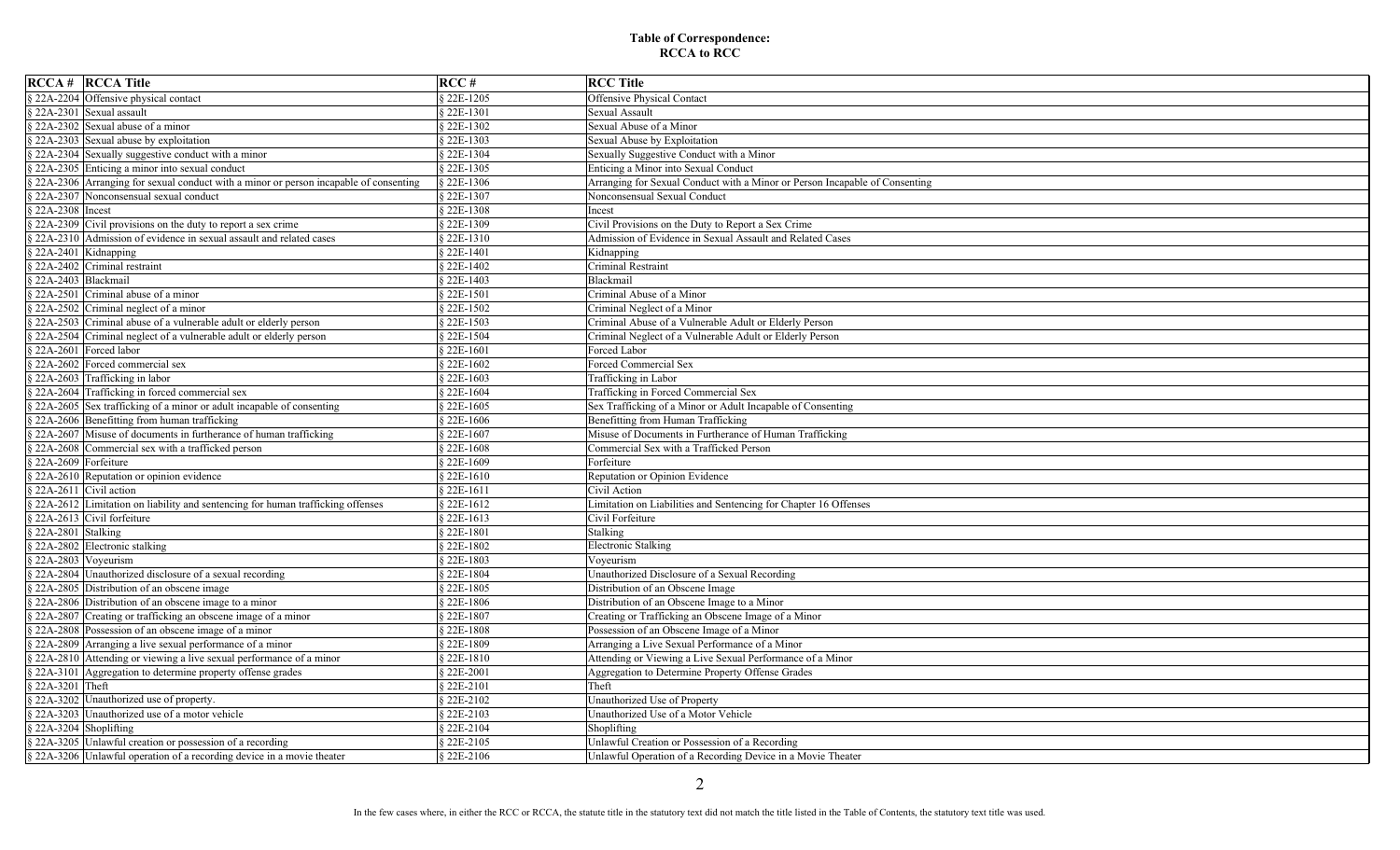| <b>RCCA # RCCA Title</b>                                                                             | RCC#       | <b>RCC Title</b>                                                                |
|------------------------------------------------------------------------------------------------------|------------|---------------------------------------------------------------------------------|
| 22A-3301 Fraud                                                                                       | § 22E-2201 | Fraud                                                                           |
| 22A-3302 Payment card fraud                                                                          | § 22E-2202 | Payment Card Fraud                                                              |
| $22A-3303$ Check fraud                                                                               | § 22E-2203 | Check Fraud                                                                     |
| $22A-3304$ Forgery                                                                                   | § 22E-2204 | Forgery                                                                         |
| $22A-3305$ Identity theft                                                                            | § 22E-2205 | <b>Identity Theft</b>                                                           |
| 22A-3306 Identity theft civil provisions                                                             | § 22E-2206 | <b>Identity Theft Civil Provisions</b>                                          |
| 22A-3307 Unlawful labeling of a recording                                                            | § 22E-2207 | Unlawful Labeling of a Recording                                                |
| 22A-3308 Financial exploitation of a vulnerable adult or elderly person                              | § 22E-2208 | Financial Exploitation of a Vulnerable Adult or Elderly Person                  |
| $\frac{1}{22A-3309}$ Financial exploitation of a vulnerable adult or elderly person civil provisions | § 22E-2209 | Financial Exploitation of a Vulnerable Adult or Elderly Person Civil Provisions |
| 22A-3310 Trademark counterfeiting                                                                    | § 22E-2210 | <b>Trademark Counterfeiting</b>                                                 |
| $22A-3401$ Extortion                                                                                 | § 22E-2301 | Extortion                                                                       |
| 22A-3501 Possession of stolen property                                                               | § 22E-2401 | Possession of Stolen Property                                                   |
| $\frac{1}{2}$ 22A-3502 Trafficking of stolen property                                                | § 22E-2402 | Trafficking of Stolen Property                                                  |
| 22A-3503<br>Alteration of a motor vehicle identification number                                      | § 22E-2403 | Alteration of a Motor Vehicle Identification Number                             |
| 22A-3504 Alteration of a bicycle identification number                                               | § 22E-2404 | Alteration of a Bicycle Identification Number                                   |
| 22A-3601 Arson                                                                                       | § 22E-2501 | Arson                                                                           |
| 22A-3602 Reckless burning                                                                            | 8 22E-2502 | Reckless Burning                                                                |
| $\frac{1}{2}$ 22A-3603 Criminal damage to property                                                   | § 22E-2503 | Criminal Damage to Property                                                     |
| 22A-3604 Criminal graffiti                                                                           | § 22E-2504 | Criminal Graffiti                                                               |
| $22A-3701$ Trespass                                                                                  | § 22E-2601 | Trespass                                                                        |
| $22A-3801$ Burglary                                                                                  | § 22E-2701 | Burglary                                                                        |
| 22A-3802 Possession of tools to commit a property crime                                              | § 22E-2702 | Possession of Tools to Commit Property Crime                                    |
| 22A-4201 Impersonation of an official                                                                | § 22E-3201 | Impersonation of an Official                                                    |
| 22A-4202 Misrepresentation as a District of Columbia entity                                          | § 22E-3202 | Misrepresentation as a District of Columbia Entity                              |
| 22A-4401 Escape from a correctional facility or officer                                              | § 22E-3401 | Escape from a Correctional Facility or Officer                                  |
| $\frac{3}{2}$ 22A-4402 Tampering with a detection device                                             | § 22E-3402 | Tampering with a Detection Device                                               |
| 22A-4403 Correctional facility contraband                                                            | § 22E-3403 | Correctional Facility Contraband                                                |
| 22A-5101 Merger of related weapon offenses                                                           | § 22E-4119 | Merger of Related Weapon Offenses                                               |
| 22A-5102 Exclusions from liability for weapon offenses                                               | § 22E-4118 | Exclusions from Liability for Weapon Offenses                                   |
| $\frac{1}{2}$ 22A-5103 Possession of a prohibited weapon or accessory                                | § 22E-4101 | Possession of a Prohibited Weapon or Accessory                                  |
| $\frac{1}{2}$ 22A-5104 Carrying a dangerous weapon                                                   | § 22E-4102 | Carrying a Dangerous Weapon                                                     |
| $\frac{1}{22A-5105}$ Possession of a dangerous weapon with intent to commit a crime                  | § 22E-4103 | Possession of a Dangerous Weapon with Intent to Commit Crime                    |
| $\frac{1}{2}$ 22A-5106 Possession of a dangerous weapon during a crime                               | § 22E-4104 | Possession of a Dangerous Weapon During a Crime                                 |
| 22A-5107 Possession of a firearm by an unauthorized person                                           | § 22E-4105 | Possession of a Firearm by an Unauthorized Person                               |
| 22A-5108 Negligent discharge of a firearm                                                            | § 22E-4106 | Negligent Discharge of Firearm                                                  |
| 22A-5109 Alteration of a firearm identification mark                                                 | § 22E-4107 | Alteration of a Firearm Identification Mark                                     |
| $\frac{1}{2}$ 22A-5110 Civil provisions for prohibitions of firearms on public or private property   | § 22E-4108 | Civil Provisions for Prohibitions of Firearms on Public or Private Property     |
| 22A-5111 Civil provisions for lawful transportation of a firearm or ammunition                       | § 22E-4109 | Civil Provisions for Lawful Transportation of a Firearm or Ammunition           |
| 22A-5112 Civil provisions for issuance of a license to carry a pistol                                | § 22E-4110 | Civil Provisions for Issuance of a License to Carry a Pistol                    |
| 22A-5113 Unlawful sale of a pistol                                                                   | § 22E-4111 | Unlawful Sale of a Pistol                                                       |
| 22A-5114 Unlawful transfer of a firearm                                                              | § 22E-4112 | Unlawful Transfer of a Firearm                                                  |
| 22A-5115 Sale of a firearm without a license                                                         | § 22E-4113 | Sale of a Firearm without a License                                             |
| $\frac{5}{22A-5116}$ Civil provisions for licenses of firearms dealers                               | § 22E-4114 | Civil Provisions for Licenses of Firearms Dealers                               |
| 22A-5117 Unlawful sale of a firearm by a licensed dealer                                             | § 22E-4115 | Unlawful Sale of a Firearm by a Licensed Dealer                                 |
| § 22A-5118 Use of false information for purchase or licensure of a firearm                           | § 22E-4116 | Use of False Information for Purchase or Licensure of a Firearm                 |
| 22A-5119 Civil provisions for taking and destruction of dangerous articles                           | § 22E-4117 | Civil Provisions for Taking and Destruction of Dangerous Articles               |
| $\frac{1}{2}$ 22A-5120 Endangerment with a firearm                                                   | § 22E-4120 | Endangerment with a Firearm                                                     |
| § 22A-5201 Disorderly conduct                                                                        | § 22E-4201 | <b>Disorderly Conduct</b>                                                       |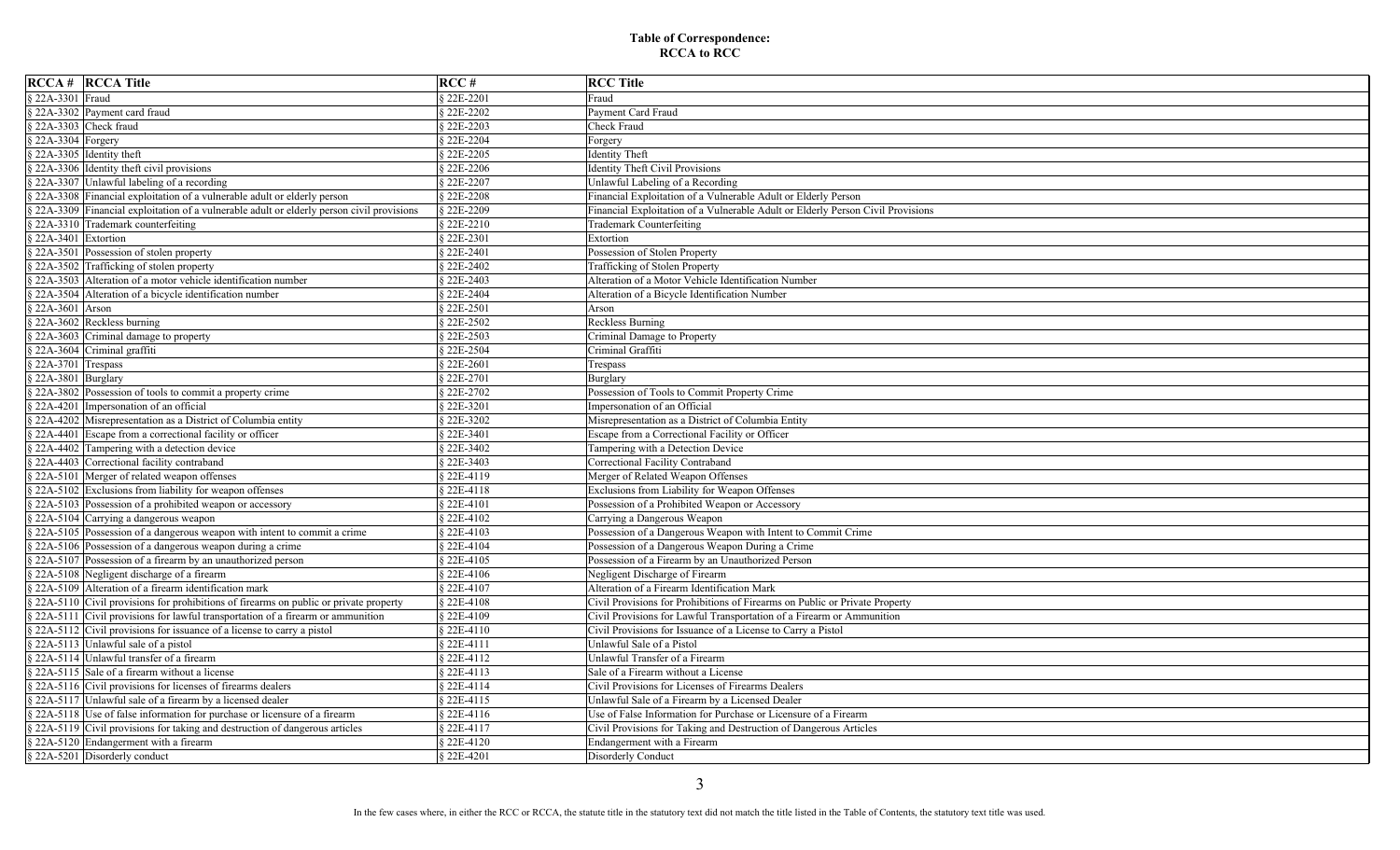|                                | $RCCA \#$ RCCA Title                                     | RCC#       | <b>RCC Title</b>                           |
|--------------------------------|----------------------------------------------------------|------------|--------------------------------------------|
|                                | $\&$ 22A-5202 Public nuisance                            | 22E-4202   | Public Nuisance                            |
|                                | $\frac{1}{2}$ 22A-5203 Blocking a public way             | § 22E-4203 | Blocking a Public Way                      |
|                                | § 22A-5204 Unlawful demonstration                        | S 22E-4204 | Unlawful Demonstration                     |
|                                | $\frac{1}{2}$ 22A-5205 Breach of home privacy            | S 22E-4205 | Breach of Home Privacy                     |
|                                | $\frac{1}{2}$ 22A-5206 Indecent exposure                 | S 22E-4206 | Indecent exposure                          |
| $\frac{1}{2}$ 22A-5301 Rioting |                                                          | S 22E-4301 | Rioting                                    |
|                                | $\frac{1}{2}$ 22A-5302 Failure to disperse               | S 22E-4302 | Failure to Disperse                        |
| $\&$ 22A-5401 Prostitution     |                                                          | § 22E-4401 | Prostitution                               |
|                                | § 22A-5402 Patronizing prostitution                      | S 22E-4402 | Patronizing Prostitution                   |
|                                | $\frac{1}{2}$ 22A-5403 Trafficking in commercial sex     | S 22E-4403 | Trafficking in Commercial Sex              |
|                                | $\&$ 22A-5404 Civil forfeiture                           | S 22E-4404 | Civil Forfeiture                           |
|                                | $\S$ 22A-5601 Contributing to the delinquency of a minor | 8 22E-4601 | Contributing to the Delinquency of a Minor |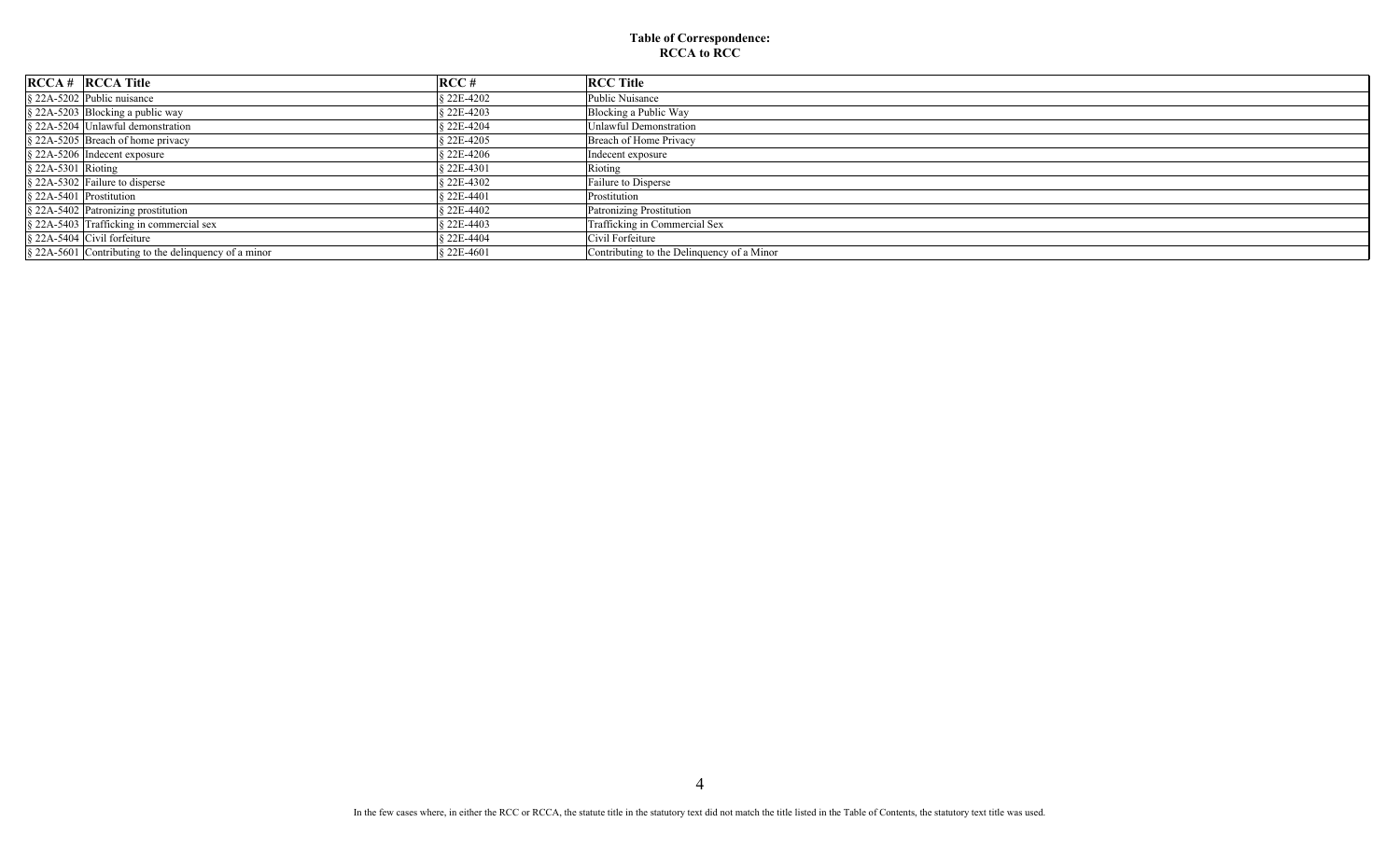### **Table of Correspondence: RCCA to RCC OUTSIDE OF TITLE 22 OFFENSES**

| RCCA#                    | <b>RCCA Title</b>                                                                                      | RCC#                    | <b>RCC Title</b>                                                                                       |
|--------------------------|--------------------------------------------------------------------------------------------------------|-------------------------|--------------------------------------------------------------------------------------------------------|
| D.C. Code § 7-2502.01a   | Possession of an unregistered firearm, destructive device, or ammunition                               | $$7-2502.01A$           | Possession of an Unregistered Firearm, Destructive Device, or Ammunition                               |
| D.C. Code § 7-2502.15    | Possession of a stun gun                                                                               | $$7-2502.15$            | Possession of a Stun Gun                                                                               |
| D.C. Code § 7-2502.17    | Carrying an air or spring gun                                                                          | 87-2502.17              | Carrying an Air or Spring Gun                                                                          |
| D.C. Code § 7-2507.02    | Unlawful storage of a firearm                                                                          | §7-2507.02A             | Unlawful Storage of a Firearm                                                                          |
| D.C. Code § 7-2509.06a   | Carrying a pistol in an unlawful manner                                                                | $$7-2509.06A$           | Carrying a Pistol in an Unlawful Manner                                                                |
| D.C. Code § 16-705       | Jury trial; trial by court                                                                             | D.C. Code § 16-705      | Jury trial; trial by court                                                                             |
| D.C. Code § 16-1005a     | Criminal contempt for violation of a civil protection order                                            | § 16-1005A              | Criminal Contempt for Violation of a Civil Protection Order                                            |
| D.C. Code § 16-1021      | Parental kidnapping definitions                                                                        | $$16-1021$              | Parental Kidnapping Definitions                                                                        |
| D.C. Code $§$ 16-1022    | Parental kidnapping                                                                                    | $$16-1022$              | Parental Kidnapping                                                                                    |
| D.C. Code § 16-1023a     | Protective custody and return of child                                                                 | $$16-1023$              | Protective Custody and Return of Child                                                                 |
| D.C. Code § 16-1026      | Expungement of parental kidnapping conviction                                                          | $$16-1024$              | Expungement of Parental Kidnapping Conviction                                                          |
| D.C. Code § 23-586       | Failure to appear after release on citation or bench warrant bond                                      | $$23-586$               | Failure to Appear after Release on Citation or Bench Warrant Bond                                      |
| D.C. Code § 23-1327      | Failure to appear in violation of a court order                                                        | \$23-1327               | Failure to Appear in Violation of a Court Order                                                        |
| D.C. Code § 23-1329a     | Criminal contempt for violation of a release condition                                                 | § 23-1329A              | Criminal Contempt for Violation of a Release Condition                                                 |
| D.C. Code § 24-241.05a   | Violation of work release                                                                              | § 24-241.05A            | Violation of Work Release                                                                              |
| D.C. Code § 24-403.01    | Sentencing, supervised release, and good time credit for felonies committed on or after August 5, 2000 | $$24-403.01$            | Sentencing, supervised release, and good time credit for felonies committed on or after August 5, 2000 |
| D.C. Code § 24-403.03    | Modification of an imposed term of imprisonment                                                        | D.C. Code § 24-403.03   | Modification of an imposed term of imprisonment                                                        |
| D.C. Code § 25-1001      | Possession of an open container or consumption of alcohol in a motor vehicle                           | $$25-1001$              | Possession of an Open Container or Consumption of Alcohol in a Motor Vehicle                           |
| D.C. Code § 48-904.01a   | Possession of a controlled substance                                                                   | §48-904.01a             | Possession of a Controlled Substance                                                                   |
| D.C. Code § 48-904.01b   | Trafficking of a controlled substance                                                                  | $§$ 48-904.01b          | Trafficking of a Controlled Substance                                                                  |
| D.C. Code § 48-904.01c   | Trafficking of a counterfeit substance                                                                 | $$48-904.01c$           | Trafficking of a Counterfeit Substance                                                                 |
| D.C. Code § 48-904.10    | Possession of drug manufacturing paraphernalia                                                         | $§$ 48-904.10           | Possession of Drug Manufacturing Paraphernalia                                                         |
| D.C. Code § 48-904.11    | Trafficking of drug paraphernalia                                                                      | $§$ 48-904.11           | Trafficking of Drug Paraphernalia                                                                      |
| D.C. Code $\S$ 48-904.12 | Maintaining methamphetamine production                                                                 | $\frac{1}{2}$ 48-904.12 | Maintaining methamphetamine production                                                                 |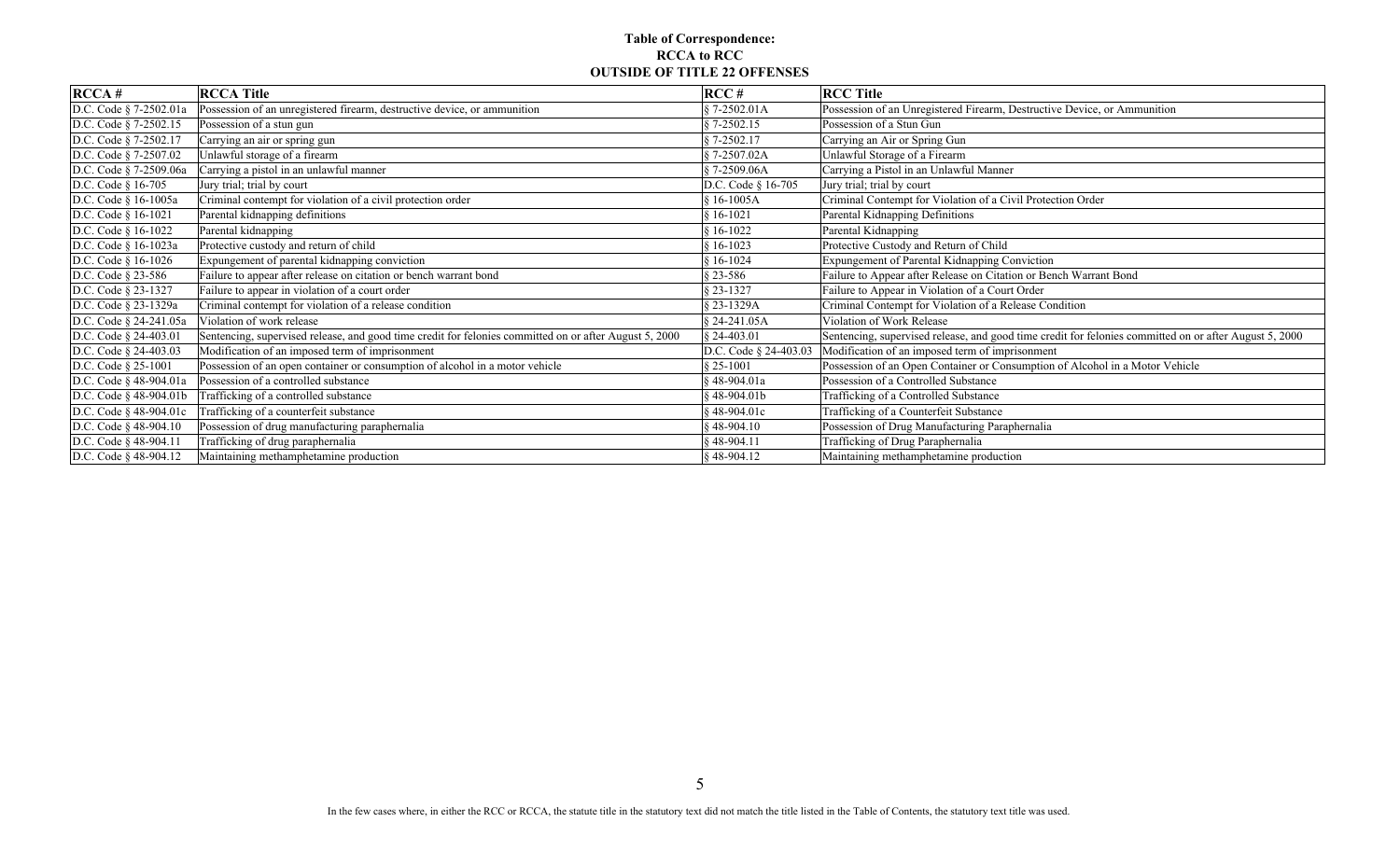| RCC#       | <b>RCC Title</b>                                                      | RCCA#               | <b>RCCA Title</b>                                                                           |
|------------|-----------------------------------------------------------------------|---------------------|---------------------------------------------------------------------------------------------|
| § 22E-101  | Short Title and Effective Date                                        | NA                  | Removed                                                                                     |
| § 22E-102  | Rules of interpretation                                               | § 22A-102           | Rules of interpretation                                                                     |
| § 22E-103  | Interaction of Title 22E with Other District Laws                     | § 22A-103           | Interaction of Title 22A with other District laws                                           |
| § 22E-104  | Applicability of the General Part                                     | § 22A-104           | Applicability of the General Part                                                           |
| § 22E-201  | Proof of Offense Elements Beyond a Reasonable Doubt                   | § 22A-201           | Proof of offense elements beyond a reasonable doubt                                         |
| § 22E-202  | Conduct Requirement                                                   | § 22A-202           | Conduct requirement                                                                         |
| § 22E-203  | Voluntariness Requirement                                             | § 22A-203           | Voluntariness requirement                                                                   |
| § 22E-204  | <b>Causation Requirement</b>                                          | § 22A-204           | Causation requirement                                                                       |
| § 22E-205  | Culpable Mental State Requirement                                     | § 22A-205           | Culpable mental state requirement                                                           |
| § 22E-206  | Definitions and Hierarchy of Culpable Mental States                   | § 22A-206           | Definitions and hierarchy of culpable mental states                                         |
| § 22E-207  | Rules of Interpretation Applicable to Culpable Mental States          | § 22A-207           | Rules of interpretation applicable to culpable mental states                                |
| § 22E-208  | Principles of Liability Governing Accident, Mistake, and Ignorance    | § 22A-208           | Principles of liability governing accident, mistake, and ignorance                          |
| § 22E-209  | Principles of Liability Governing Intoxication                        | § 22A-209           | Principles of liability governing intoxication                                              |
| § 22E-210  | Accomplice Liability                                                  | § 22A-210           | Accomplice liability                                                                        |
| $$22E-211$ | Criminal Liability for Conduct by an Innocent or Irresponsible Person | § 22A-211           | Criminal liability for conduct by an innocent or irresponsible person                       |
| § 22E-212  | Exclusions from Liability for Conduct of Another Person               | §§ 22A-210; 22A-211 | Accomplice liability; Criminal liability for conduct by an innocent or irresponsible person |
| § 22E-213  | Withdrawal Defense to Legal Accountability                            | §§ 22A-210; 22A-211 | Accomplice liability; Criminal liability for conduct by an innocent or irresponsible person |
| § 22E-214  | Merger of Related Offenses                                            | § 22A-212           | Merger of related offenses                                                                  |
| $$22E-215$ | Judicial Dismissal for Minimal or Unforeseen Harms                    | § 22A-213           | Judicial dismissal for minimal or unforeseen harms                                          |
| § 22E-216  | Minimum Age for Offense Liability                                     | § 22A-214           | Minimum age for offense liability                                                           |
| § 22E-301  | Criminal Attempt                                                      | § 22A-301           | Criminal attempt                                                                            |
| § 22E-302  | Criminal Solicitation                                                 | § 22A-302           | Criminal solicitation                                                                       |
| § 22E-303  | Criminal Conspiracy                                                   | § 22A-303           | Criminal conspiracy                                                                         |
| § 22E-304  | Limitation on Vicarious Liability for Conspirators                    | § 22A-303           | Criminal conspiracy                                                                         |
| § 22E-305  | Exceptions to General Inchoate Liability                              | § 22A-304           | Exceptions to general inchoate liability                                                    |
| § 22E-306  | Renunciation Defense to Attempt, Conspiracy, and Solicitation         | § 22A-305           | Renunciation defense to attempt, conspiracy, and solicitation                               |
| § 22E-401  | Lesser Harm                                                           | § 22A-401           | Lesser harm                                                                                 |
| § 22E-402  | <b>Execution of Public Duty</b>                                       | § 22A-402           | Execution of public duty                                                                    |
| § 22E-403  | Defense of Self or Another Person                                     | § 22A-403           | Defense of self or another person                                                           |
| § 22E-404  | Defense of Property                                                   | § 22A-404           | Defense of property                                                                         |
| § 22E-405  | Reserved                                                              | NA                  | Removed                                                                                     |
| § 22E-406  | Reserved                                                              | NA                  | Removed                                                                                     |
| § 22E-407  | Reserved                                                              | $\rm NA$            | Removed                                                                                     |
| § 22E-408  | Special Responsibility for Care, Discipline, or Safety Defenses       | § 22A-405           | Special responsibility for care, discipline, or safety defenses                             |
| § 22E-501  | Duress                                                                | § 22A-501           | Duress                                                                                      |
| § 22E-502  | Temporary Possession                                                  | § 22A-502           | Temporary possession                                                                        |
| § 22E-503  | Entrapment                                                            | § 22A-503           | Entrapment                                                                                  |
| § 22E-504  | Mental Disability Defense                                             | § 22A-504           | Mental disability defense                                                                   |
| § 22E-601  | Offense Classifications                                               | § 22A-601           | Offense classifications                                                                     |
| § 22E-602  | <b>Authorized Dispositions</b>                                        | § 22A-602           | Authorized dispositions                                                                     |
| § 22E-603  | Authorized Terms of Imprisonment                                      | § 22A-603           | Authorized terms of imprisonment                                                            |
| § 22E-604  | <b>Authorized Fines</b>                                               | § 22A-604           | Authorized fines                                                                            |
| $$22E-605$ | Charging and Proof of Penalty Enhancements                            | § 22A-605           | Charging and proof of penalty enhancements                                                  |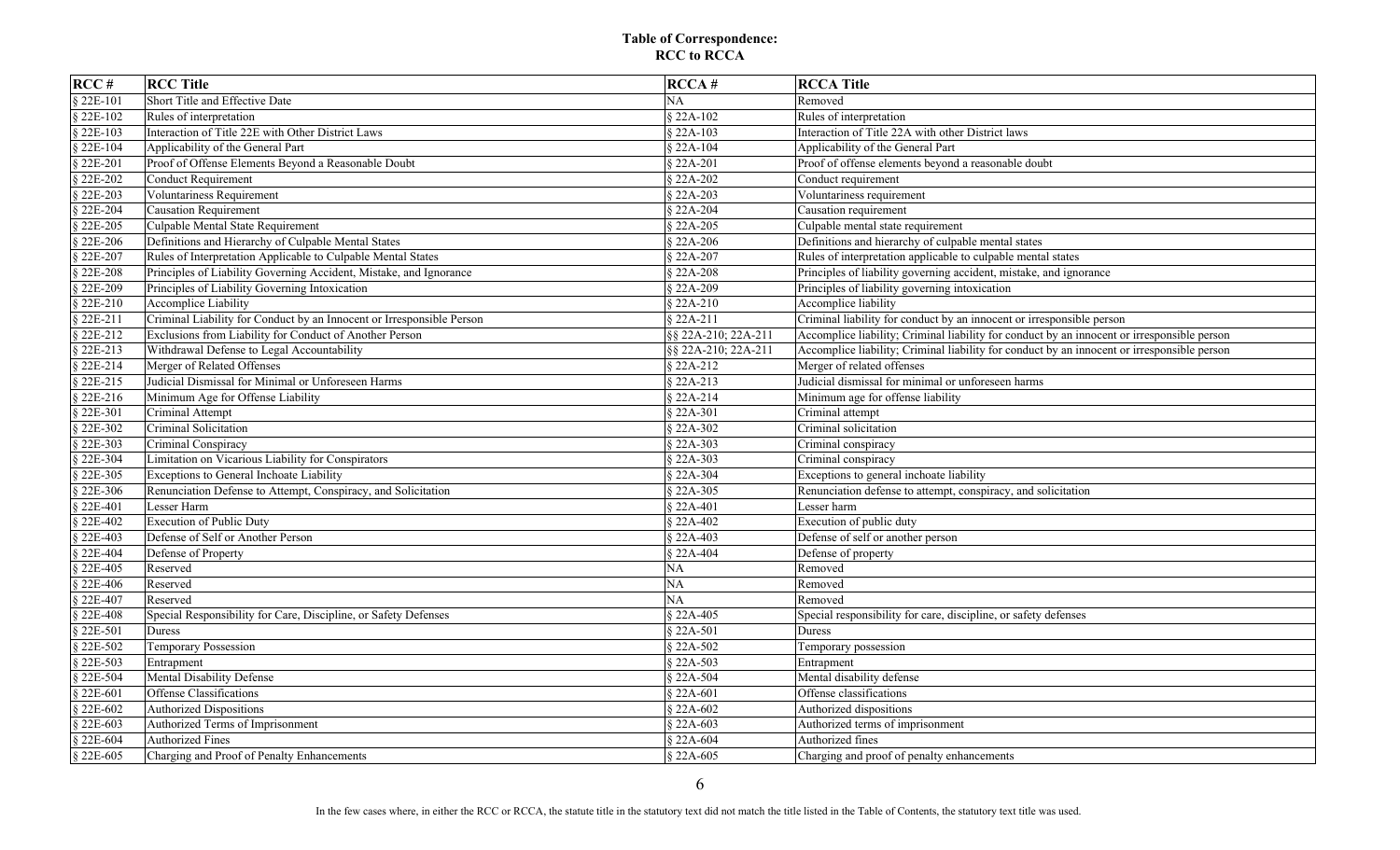| RCC#        | <b>RCC Title</b>                                                            | RCCA#               | <b>RCCA Title</b>                                                           |
|-------------|-----------------------------------------------------------------------------|---------------------|-----------------------------------------------------------------------------|
| § 22E-606   | Repeat Offender Penalty Enhancement                                         | § 22A-606           | Repeat offender penalty enhancement                                         |
| § 22E-607   | Pretrial Release Penalty Enhancement                                        | § 22A-607           | Pretrial release penalty enhancement                                        |
| § 22E-608   | Hate Crime Penalty Enhancement                                              | § 22A-608           | Hate crime penalty enhancement                                              |
| § 22E-609   | Hate Crime Penalty Enhancement Civil Provisions                             | § 22A-609           | Hate crime penalty enhancement civil provisions                             |
| § 22E-610   | Abuse of Government Power Penalty Enhancement                               | § 22A-610           | Abuse of government power penalty enhancement                               |
| § 22E-701   | Generally Applicable Definitions                                            | § 22A-101           | Definitions                                                                 |
| § 22E-1101  | Murder                                                                      | § 22A-2101          | Murder                                                                      |
| § 22E-1102  | Manslaughter                                                                | § 22A-2102          | Manslaughter                                                                |
| § 22E-1103  | Negligent Homicide                                                          | § 22A-2103          | Negligent homicide                                                          |
| § 22E-1201  | Robbery                                                                     | § 22A-2201          | Robbery                                                                     |
| § 22E-1202  | Assault                                                                     | § 22A-2202          | Assault                                                                     |
| $$22E-1203$ | Reserved                                                                    | NA                  | Removed                                                                     |
| § 22E-1204  | Criminal Threats                                                            | § 22A-2203          | Criminal threats                                                            |
| § 22E-1205  | Offensive Physical Contact                                                  | § 22A-2204          | Offensive physical contact                                                  |
| § 22E-1301  | <b>Sexual Assault</b>                                                       | § 22A-2301          | Sexual assault                                                              |
| § 22E-1302  | Sexual Abuse of a Minor                                                     | § 22A-2302          | Sexual abuse of a minor                                                     |
| § 22E-1303  | Sexual Abuse by Exploitation                                                | § 22A-2303          | Sexual abuse by exploitation                                                |
| § 22E-1304  | Sexually Suggestive Conduct with a Minor                                    | § 22A-2304          | Sexually suggestive conduct with a minor                                    |
| § 22E-1305  | Enticing a Minor into Sexual Conduct                                        | § 22A-2305          | Enticing a minor into sexual conduct                                        |
| § 22E-1306  | Arranging for Sexual Conduct with a Minor or Person Incapable of Consenting | § 22A-2306          | Arranging for sexual conduct with a minor or person incapable of consenting |
| § 22E-1307  | Nonconsensual Sexual Conduct                                                | § 22A-2307          | Nonconsensual sexual conduct                                                |
| § 22E-1308  | Incest                                                                      | § 22A-2308          | Incest                                                                      |
| § 22E-1309  | Civil Provisions on the Duty to Report a Sex Crime                          | § 22A-2309          | Civil provisions on the duty to report a sex crime                          |
| § 22E-1310  | Admission of Evidence in Sexual Assault and Related Cases                   | § 22A-2310          | Admission of evidence in sexual assault and related cases                   |
| § 22E-1401  | Kidnapping                                                                  | $\sqrt{$}$ 22A-2401 | Kidnapping                                                                  |
| § 22E-1402  | Criminal Restraint                                                          | § 22A-2402          | Criminal restraint                                                          |
| $$22E-1403$ | <b>Blackmail</b>                                                            | § 22A-2403          | Blackmail                                                                   |
| § 22E-1501  | Criminal Abuse of a Minor                                                   | § 22A-2501          | Criminal abuse of a minor                                                   |
| § 22E-1502  | Criminal Neglect of a Minor                                                 | § 22A-2502          | Criminal neglect of a minor                                                 |
| § 22E-1503  | Criminal Abuse of a Vulnerable Adult or Elderly Person                      | § 22A-2503          | Criminal abuse of a vulnerable adult or elderly person                      |
| § 22E-1504  | Criminal Neglect of a Vulnerable Adult or Elderly Person                    | § 22A-2504          | Criminal neglect of a vulnerable adult or elderly person                    |
| § 22E-1601  | Forced Labor                                                                | § 22A-2601          | Forced labor                                                                |
| § 22E-1602  | Forced Commercial Sex                                                       | § 22A-2602          | Forced commercial sex                                                       |
| § 22E-1603  | Trafficking in Labor                                                        | § 22A-2603          | Trafficking in labor                                                        |
| § 22E-1604  | Trafficking in Forced Commercial Sex                                        | § 22A-2604          | Trafficking in forced commercial sex                                        |
| § 22E-1605  | Sex Trafficking of a Minor or Adult Incapable of Consenting                 | § 22A-2605          | Sex trafficking of a minor or adult incapable of consenting                 |
| § 22E-1606  | Benefitting from Human Trafficking                                          | § 22A-2606          | Benefitting from human trafficking                                          |
| § 22E-1607  | Misuse of Documents in Furtherance of Human Trafficking                     | § 22A-2607          | Misuse of documents in furtherance of human trafficking                     |
| § 22E-1608  | Commercial Sex with a Trafficked Person                                     | § 22A-2608          | Commercial sex with a trafficked person                                     |
| § 22E-1609  | Forfeiture                                                                  | § 22A-2609          | Forfeiture                                                                  |
| $$22E-1610$ | Reputation or Opinion Evidence                                              | § 22A-2610          | Reputation or opinion evidence                                              |
| § 22E-1611  | Civil Action                                                                | § 22A-2611          | Civil action                                                                |
| § 22E-1612  | Limitation on Liabilities and Sentencing for Chapter 16 Offenses            | § 22A-2612          | Limitation on liability and sentencing for human trafficking offenses       |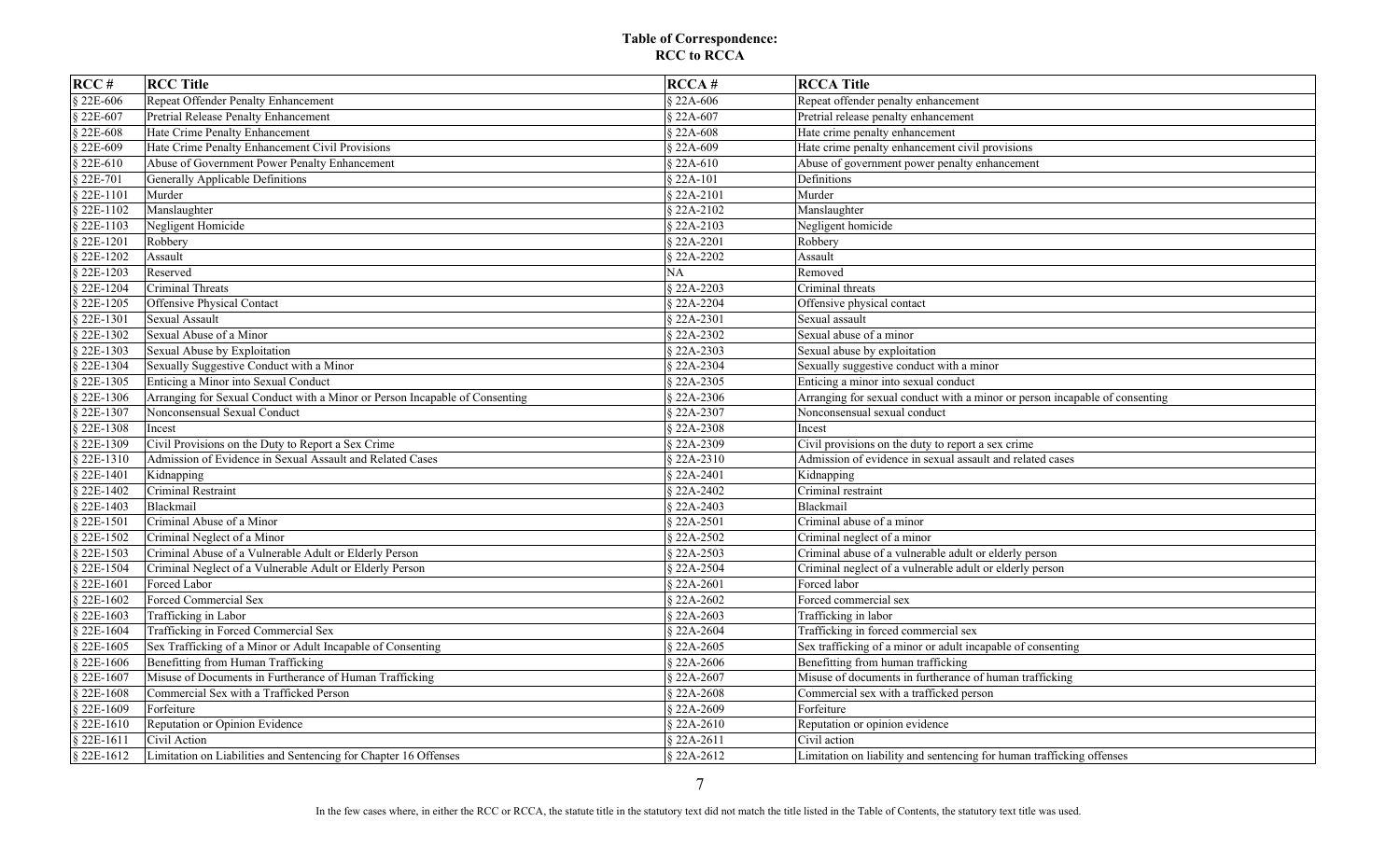| RCC#        | <b>RCC Title</b>                                                                | RCCA#       | <b>RCCA Title</b>                                                               |
|-------------|---------------------------------------------------------------------------------|-------------|---------------------------------------------------------------------------------|
| § 22E-1613  | Civil Forfeiture                                                                | § 22A-2613  | Civil forfeiture                                                                |
| § 22E-1801  | Stalking                                                                        | § 22A-2801  | Stalking                                                                        |
| $$22E-1802$ | Electronic Stalking                                                             | § 22A-2802  | Electronic stalking                                                             |
| § 22E-1803  | Voyeurism                                                                       | § 22A-2803  | Voyeurism                                                                       |
| § 22E-1804  | Unauthorized Disclosure of a Sexual Recording                                   | § 22A-2804  | Unauthorized disclosure of a sexual recording                                   |
| § 22E-1805  | Distribution of an Obscene Image                                                | § 22A-2805  | Distribution of an obscene image                                                |
| $$22E-1806$ | Distribution of an Obscene Image to a Minor                                     | § 22A-2806  | Distribution of an obscene image to a minor                                     |
| § 22E-1807  | Creating or Trafficking an Obscene Image of a Minor                             | § 22A-2807  | Creating or trafficking an obscene image of a minor                             |
| § 22E-1808  | Possession of an Obscene Image of a Minor                                       | § 22A-2808  | Possession of an obscene image of a minor                                       |
| 22E-1809    | Arranging a Live Sexual Performance of a Minor                                  | § 22A-2809  | Arranging a live sexual performance of a minor                                  |
| $$22E-1810$ | Attending or Viewing a Live Sexual Performance of a Minor                       | § 22A-2810  | Attending or viewing a live sexual performance of a minor                       |
| § 22E-2001  | Aggregation to Determine Property Offense Grades                                | § 22A-3101  | Aggregation to determine property offense grades                                |
| 22E-2101    | Theft                                                                           | § 22A-3201  | Theft                                                                           |
| 22E-2102    | Unauthorized Use of Property                                                    | § 22A-3202  | Unauthorized use of property.                                                   |
| $$22E-2103$ | Unauthorized Use of a Motor Vehicle                                             | § 22A-3203  | Unauthorized use of a motor vehicle                                             |
| § 22E-2104  | Shoplifting                                                                     | § 22A-3204  | Shoplifting                                                                     |
| $22E-2105$  | Unlawful Creation or Possession of a Recording                                  | § 22A-3205  | Unlawful creation or possession of a recording                                  |
| § 22E-2106  | Unlawful Operation of a Recording Device in a Movie Theater                     | § 22A-3206  | Unlawful operation of a recording device in a movie theater                     |
| 22E-2201    | Fraud                                                                           | § 22A-3301  | Fraud                                                                           |
| 22E-2202    | Payment Card Fraud                                                              | § 22A-3302  | Payment card fraud                                                              |
| 22E-2203    | Check Fraud                                                                     | $$22A-3303$ | Check fraud                                                                     |
| 22E-2204    | Forgery                                                                         | § 22A-3304  | Forgery                                                                         |
| $$22E-2205$ | <b>Identity Theft</b>                                                           | § 22A-3305  | Identity theft                                                                  |
| § 22E-2206  | <b>Identity Theft Civil Provisions</b>                                          | § 22A-3306  | Identity theft civil provisions                                                 |
| § 22E-2207  | Unlawful Labeling of a Recording                                                | § 22A-3307  | Unlawful labeling of a recording                                                |
| § 22E-2208  | Financial Exploitation of a Vulnerable Adult or Elderly Person                  | § 22A-3308  | Financial exploitation of a vulnerable adult or elderly person                  |
| $$22E-2209$ | Financial Exploitation of a Vulnerable Adult or Elderly Person Civil Provisions | § 22A-3309  | Financial exploitation of a vulnerable adult or elderly person civil provisions |
| § 22E-2210  | Trademark Counterfeiting                                                        | § 22A-3310  | Trademark counterfeiting                                                        |
| $22E-2301$  | Extortion                                                                       | § 22A-3401  | Extortion                                                                       |
| § 22E-2401  | Possession of Stolen Property                                                   | § 22A-3501  | Possession of stolen property                                                   |
| § 22E-2402  | Trafficking of Stolen Property                                                  | § 22A-3502  | Trafficking of stolen property                                                  |
| 22E-2403    | Alteration of a Motor Vehicle Identification Number                             | § 22A-3503  | Alteration of a motor vehicle identification number                             |
| 22E-2404    | Alteration of a Bicycle Identification Number                                   | § 22A-3504  | Alteration of a bicycle identification number                                   |
| § 22E-2501  | Arson                                                                           | § 22A-3601  | Arson                                                                           |
| 22E-2502    | <b>Reckless Burning</b>                                                         | § 22A-3602  | Reckless burning                                                                |
| § 22E-2503  | Criminal Damage to Property                                                     | § 22A-3603  | Criminal damage to property                                                     |
| § 22E-2504  | Criminal Graffiti                                                               | § 22A-3604  | Criminal graffiti                                                               |
| § 22E-2601  | Trespass                                                                        | § 22A-3701  | Trespass                                                                        |
| 22E-2701    | Burglary                                                                        | § 22A-3801  | Burglary                                                                        |
| $$22E-2702$ | Possession of Tools to Commit Property Crime                                    | § 22A-3802  | Possession of tools to commit a property crime                                  |
| 22E-3201    | Impersonation of an Official                                                    | § 22A-4201  | Impersonation of an official                                                    |
| 22E-3202    | Misrepresentation as a District of Columbia Entity                              | § 22A-4202  | Misrepresentation as a District of Columbia entity                              |
| § 22E-3401  | Escape from a Correctional Facility or Officer                                  | § 22A-4401  | Escape from a correctional facility or officer                                  |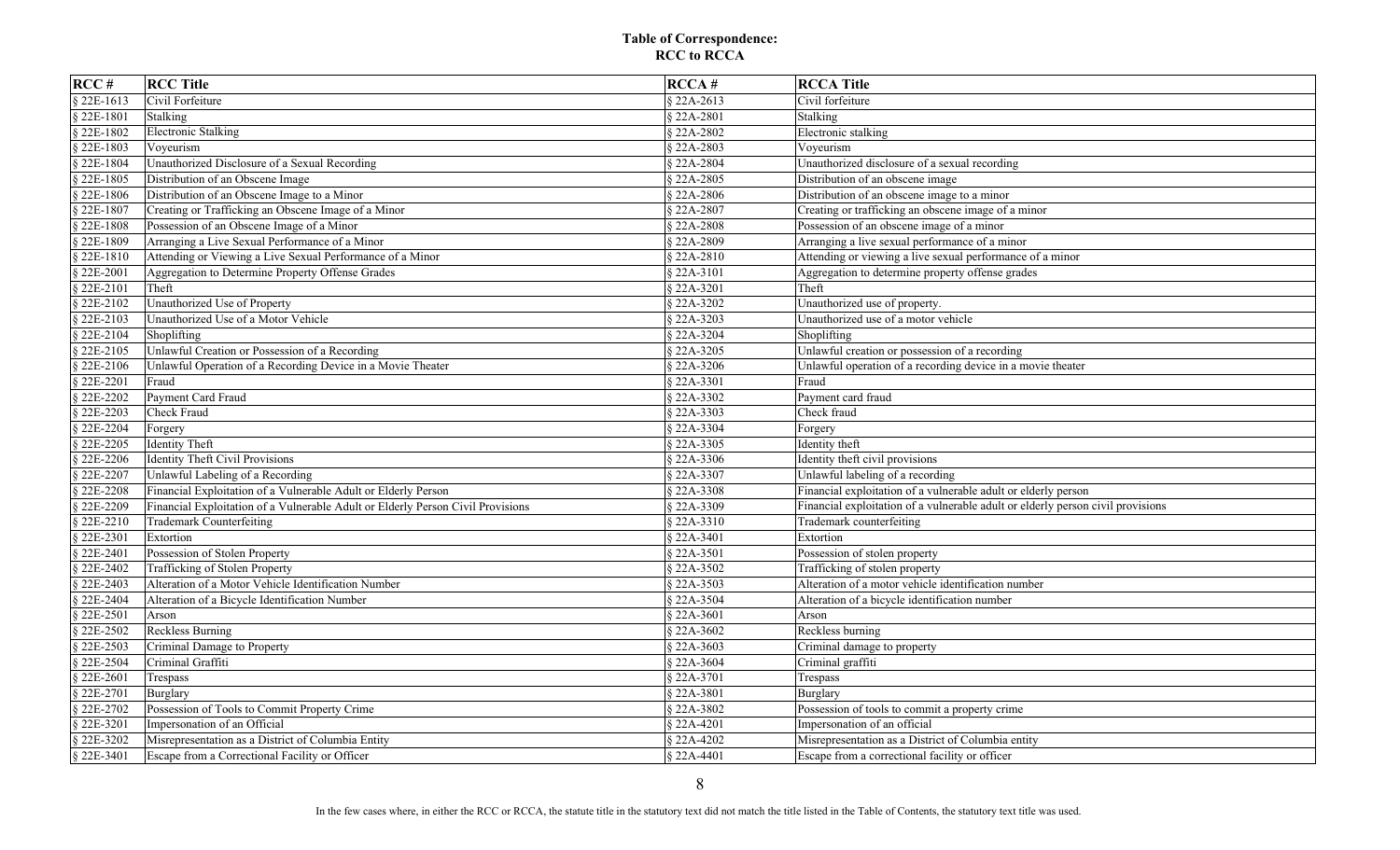| RCC#        | <b>RCC Title</b>                                                            | RCCA#       | <b>RCCA Title</b>                                                           |
|-------------|-----------------------------------------------------------------------------|-------------|-----------------------------------------------------------------------------|
| § 22E-3402  | Tampering with a Detection Device                                           | § 22A-4402  | Tampering with a detection device                                           |
| § 22E-3403  | Correctional Facility Contraband                                            | § 22A-4403  | Correctional facility contraband                                            |
| § 22E-4101  | Possession of a Prohibited Weapon or Accessory                              | § 22A-5103  | Possession of a prohibited weapon or accessory                              |
| § 22E-4102  | Carrying a Dangerous Weapon                                                 | § 22A-5104  | Carrying a dangerous weapon                                                 |
| § 22E-4103  | Possession of a Dangerous Weapon with Intent to Commit Crime                | § 22A-5105  | Possession of a dangerous weapon with intent to commit a crime              |
| § 22E-4104  | Possession of a Dangerous Weapon During a Crime                             | § 22A-5106  | Possession of a dangerous weapon during a crime                             |
| § 22E-4105  | Possession of a Firearm by an Unauthorized Person                           | § 22A-5107  | Possession of a firearm by an unauthorized person                           |
| § 22E-4106  | Negligent Discharge of Firearm                                              | § 22A-5108  | Negligent discharge of a firearm                                            |
| § 22E-4107  | Alteration of a Firearm Identification Mark                                 | § 22A-5109  | Alteration of a firearm identification mark                                 |
| § 22E-4108  | Civil Provisions for Prohibitions of Firearms on Public or Private Property | § 22A-5110  | Civil provisions for prohibitions of firearms on public or private property |
| § 22E-4109  | Civil Provisions for Lawful Transportation of a Firearm or Ammunition       | $$22A-5111$ | Civil provisions for lawful transportation of a firearm or ammunition       |
| § 22E-4110  | Civil Provisions for Issuance of a License to Carry a Pistol                | § 22A-5112  | Civil provisions for issuance of a license to carry a pistol                |
| § 22E-4111  | Unlawful Sale of a Pistol                                                   | § 22A-5113  | Unlawful sale of a pistol                                                   |
| § 22E-4112  | Unlawful Transfer of a Firearm                                              | $$22A-5114$ | Unlawful transfer of a firearm                                              |
| § 22E-4113  | Sale of a Firearm without a License                                         | § 22A-5115  | Sale of a firearm without a license                                         |
| § 22E-4114  | Civil Provisions for Licenses of Firearms Dealers                           | $$22A-5116$ | Civil provisions for licenses of firearms dealers                           |
| § 22E-4115  | Unlawful Sale of a Firearm by a Licensed Dealer                             | § 22A-5117  | Unlawful sale of a firearm by a licensed dealer                             |
| $$22E-4116$ | Use of False Information for Purchase or Licensure of a Firearm             | $$22A-5118$ | Use of false information for purchase or licensure of a firearm             |
| $$22E-4117$ | Civil Provisions for Taking and Destruction of Dangerous Articles           | $$22A-5119$ | Civil provisions for taking and destruction of dangerous articles           |
| § 22E-4118  | Exclusions from Liability for Weapon Offenses                               | § 22A-5102  | Exclusions from liability for weapon offenses                               |
| § 22E-4119  | Merger of Related Weapon Offenses                                           | § 22A-5101  | Merger of related weapon offenses                                           |
| $$22E-4120$ | Endangerment with a Firearm                                                 | § 22A-5120  | Endangerment with a firearm                                                 |
| § 22E-4201  | Disorderly Conduct                                                          | § 22A-5201  | Disorderly conduct                                                          |
| § 22E-4202  | Public Nuisance                                                             | § 22A-5202  | Public nuisance                                                             |
| § 22E-4203  | Blocking a Public Way                                                       | § 22A-5203  | Blocking a public way                                                       |
| § 22E-4204  | <b>Unlawful Demonstration</b>                                               | § 22A-5204  | Unlawful demonstration                                                      |
| § 22E-4205  | <b>Breach of Home Privacy</b>                                               | § 22A-5205  | Breach of home privacy                                                      |
| § 22E-4206  | Indecent exposure                                                           | § 22A-5206  | Indecent exposure                                                           |
| § 22E-4301  | Rioting                                                                     | § 22A-5301  | Rioting                                                                     |
| § 22E-4302  | Failure to Disperse                                                         | § 22A-5302  | Failure to disperse                                                         |
| § 22E-4401  | Prostitution                                                                | § 22A-5401  | Prostitution                                                                |
| § 22E-4402  | <b>Patronizing Prostitution</b>                                             | § 22A-5402  | Patronizing prostitution                                                    |
| § 22E-4403  | Trafficking in Commercial Sex                                               | § 22A-5403  | Trafficking in commercial sex                                               |
| § 22E-4404  | Civil Forfeiture                                                            | § 22A-5404  | Civil forfeiture                                                            |
| § 22E-4601  | Contributing to the Delinquency of a Minor                                  | § 22A-5601  | Contributing to the delinquency of a minor                                  |